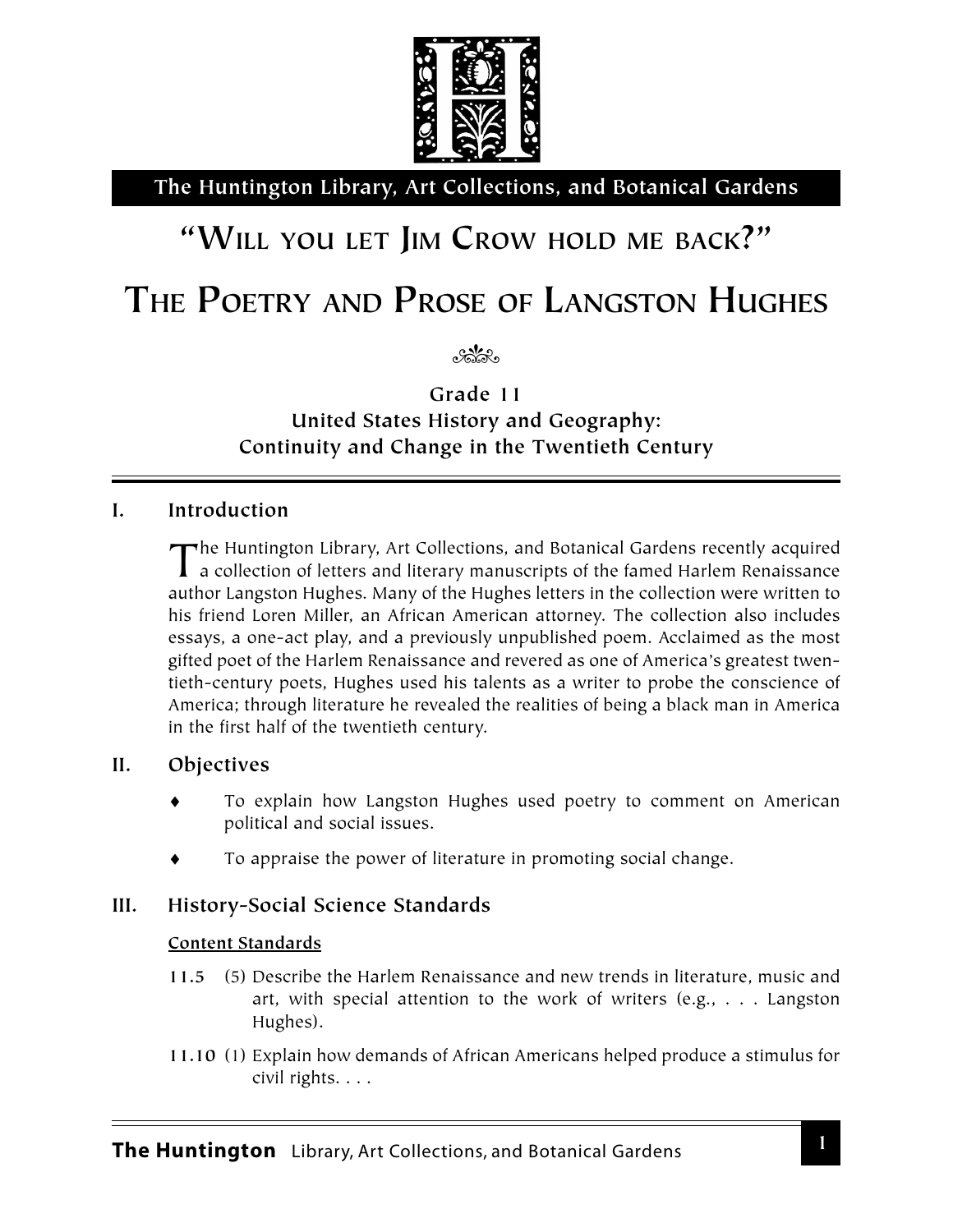- Students compare the present with the past, evaluating the consequences of past events and decisions and determining the lessons that were learned. (Chronological and Spatial Thinking)
- · Students construct and test hypotheses; collect, evaluate, and employ information from multiple primary and secondary sources; and apply it in oral and written presentations. (Historical Research, Evidence, and Point of View)

## **English-Language Arts Standards**

## **Content Standards, Grades 11–12**

## *Reading Comprehension*

**2.5** Analyze an author's implicit and explicit philosophical assumptions and beliefs about a subject.

## *Literary Response and Analysis Response Analysis*

- **3.5c** Evaluate the philosophical, political, religious, ethical, and social influences of the historical period that shaped the characters, plots, and settings.
- **3.8** Analyze the clarity and consistency of political assumptions in a selection of literary works or essays on a topic.

# **IV. Background Information**

The Great Migration of Southern Blacks to the urban centers of the North dur-I ing and immediately following World War I helped to produce a flowering of African American art, music, and literature in what became known as the Harlem Renaissance. As a young man Langston Hughes, one of the foremost writers of the Harlem Renaissance, attended Columbia University studying engineering but abandoned his studies to pursue a love of poetry. He demonstrated a phenomenal mastery of the art, incorporating the rhythms and beat of jazz and the blues into stanzas as a commentary on the African American experience in a racially segregated society. In an article published in 1926, Hughes summed up the essence of the Harlem Renaissance, "We younger Negro artists now intend to express our individual dark-skinned selves without fear or shame. If white people are pleased we are glad. If they aren't it doesn't matter." In addition to publishing nine volumes of his collected poems, Hughes wrote novels, short stories, plays, essays, and children's stories. In his autobiography, *The Big Sea*, Hughes wrote of the Harlem Renaissance, ". . . I was there. I had a swell time while it lasted. But I thought it couldn't last long. . . . For how long could a large and enthusiastic number of people be crazy about Negroes forever?"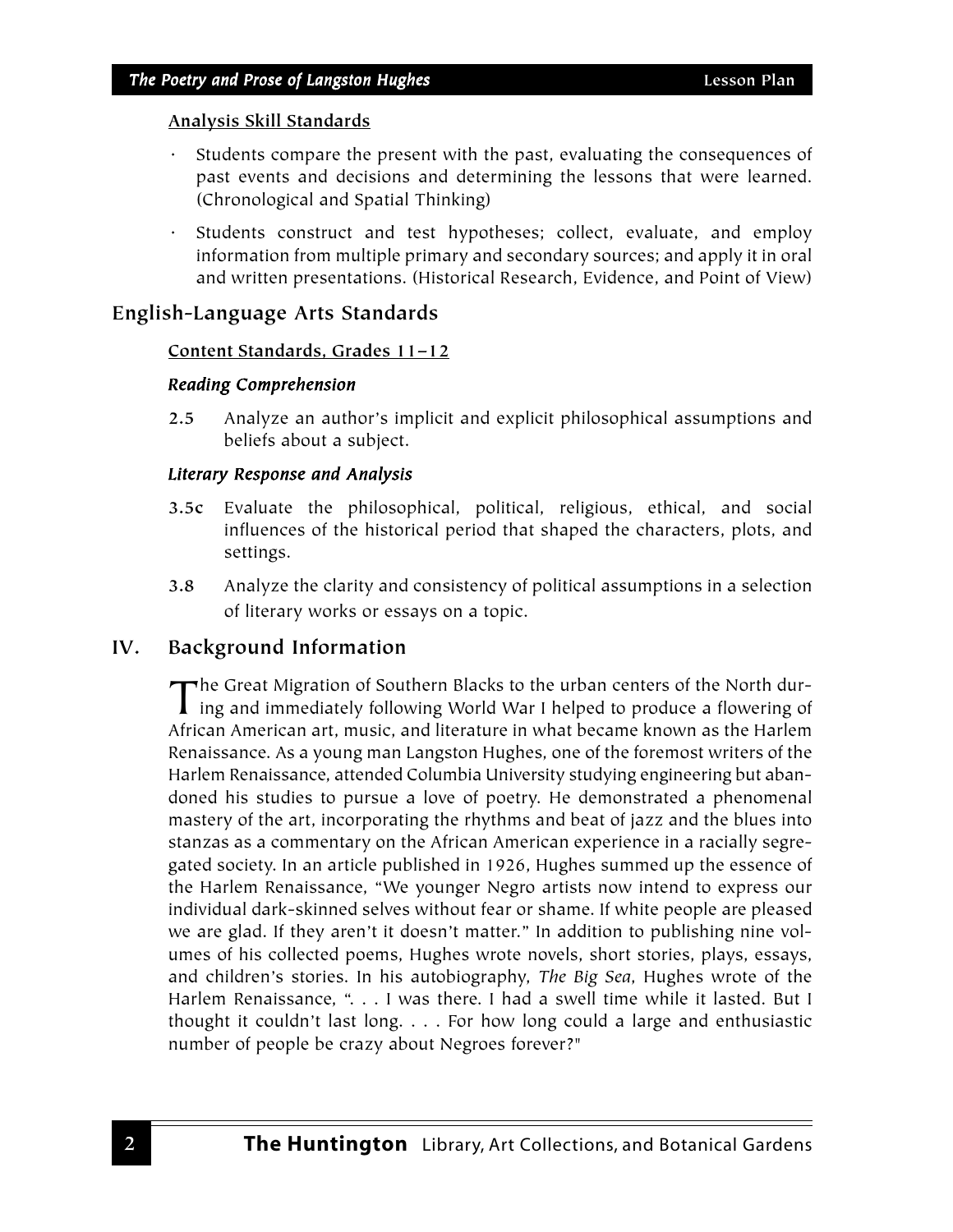## **V. Materials Needed**

Class set copies of the following primary documents:

**Document A**: Langston Hughes, A Short Biography

**Poems**: Poems are available on "Langston Hughes Poems" on *The Academy of American Poets* website or in anthologies of American poetry

- · "Let America be America Again"
	- <http://www.poets.org/poems/Poemprnt.cfm?prmID=1473>
- · "I, too, sing America"
	- <http://www.poets.org/poems/Poemprnt.cfm?prmID=1479>
- · "Will V-Day Be Me-Day Too?"
	- <http://www.poets.org/poems/Poemprnt.cfm?prmID=2793>
- **Document B**: Hughes Letter to Loren Miller
- **Document C**: Excerpts from *Mother and Child*
- **Document D**: Excerpt from "The Need for Heroes"

## **VI. Lesson Activities**

- 1. Begin the lesson introducing the Harlem Renaissance from textbook readings in American history or American literature. Insure that students understand the effect of the "great migration" from the rural South to urban centers in the North in order to place the Harlem Renaissance in a historical context. Discuss with students the dreams and aspirations of African Americans who had migrated North during and immediately after World War I. Review the establishment of the National Association for the Advancement of Colored People and the Marcus Garvey Negro Improvement Association. Explain how the two movements differed in their goals.
- 2. Assign **Document A**, "Langston Hughes, A Short Biography." Discuss the reading, asking students how Hughes exemplified the spirit of the Harlem Renaissance.
- 3. Read to the class Langston Hughes's poems "Let America be America Again," "I, too, sing America," and "Will V-Day Be Me-Day Too?" Or, refer students to the poems in anthologies of American poetry or on *The Academy of American Poets* website:

<http://www.poets.org/poets/poets.cfm?prmID=84>.

After reading the poems, discuss the basic theme of each poem. Use questions such as the following as a means of stimulating class discussion.

Why does Hughes, in the poem "Let America be America Again," repeat the line "America never was America to me?"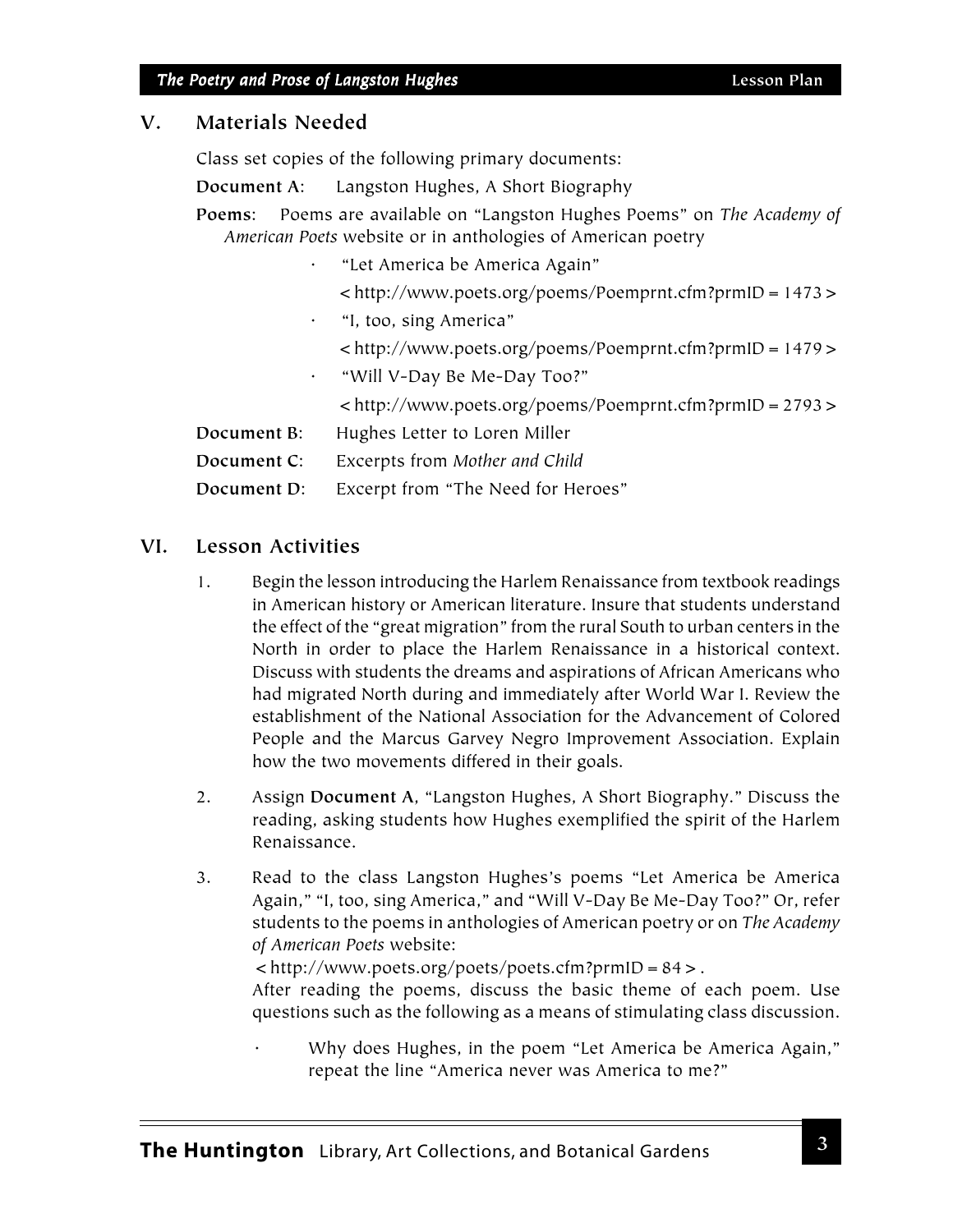- · How does Hughes reflect on the "American Dream?"
- How does "I, too, sing America," reflect the spirit of the Harlem Renaissance?
- What is the tone of the poem?
- · What is the message that "G.I. Joe" conveys in the poem "Will V-Day Be Me-Day Too?"
- How does the poem reflect the realities of segregation in America before and during World War II?
- What is the central message common in all of these poems?
- 4. Have students read **Document B**, "Hughes's Letters to Loren Miller." The first of the two letters was written to thank Miller for his positive review of Hughes's novel *Not Without Laughter*. The second was nothing more than a scribbled note on Southern Pacific stationery as Hughes traveled across the United States by rail. The note indicates that the author struck up a friendship with African American railway porters and waiters rather than "hobnobbed" with white passengers. Both letters provide an insight into Hughes's views regarding the sentiments of most white Americans toward blacks in the early part of the twentieth century. Have students consider questions such as:
	- · Why is Hughes upset with critics taking his characters in *Not Without Laugher* as "representatives of the whole race or any one section of the race?"
	- Why do you think Hughes does not mingle with fellow passengers on the Sunset Limited?
	- What inferences can you draw from Hughes' letter and scribbled note to Miller?
- 5. In the 1930s Hughes adapted one of his short stories in a one-act play, *Mother and Child*. The play is set in Ohio at a meeting of a women's auxiliary, the Salvation Rock Missionary Society. Before the meeting begins, the ladies are gossiping about an incident that has aroused the white community. Hughes has his characters speak in dialect. The play illustrates the frail race relations in Ohio in the 1920s and 1930s. Have students read aloud **Document C**, a short excerpt from the first scene of *Mother and Child*.
	- How does Hughes use the dialogue in this short excerpt to convey race relations in this Ohio town?
	- What is the reality that Lucy Doves brings to the conversation?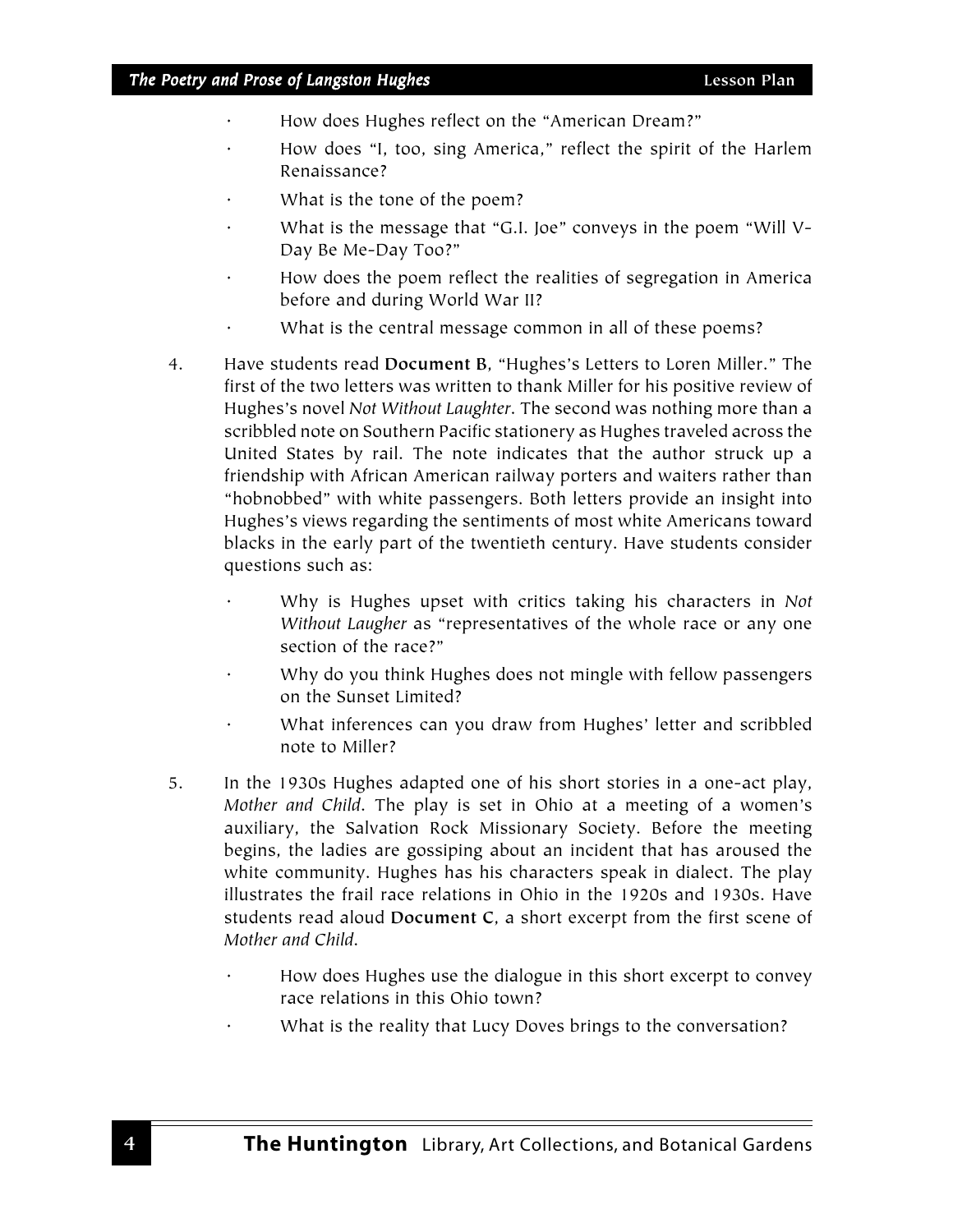## *The Poetry and Prose of Langston Hughes* **Lesson Plan**

- 6. Divide the class into several groups and have each group read and discuss **Document D**, an excerpt from "The Need for Heroes" essay published in *The Crisis* in 1941.
	- What is the point Hughes is making in his essay?
	- What attitude is Hughes expressing when he refers to the college president's expression of sympathy over the inability of whites in the community to attend Mrs. Roosevelt's address at a black college?
	- According to Hughes, what does it take to become a hero?
- 7. Culminate the lesson by having students review the Fourteenth Amendment and the civil rights movement between 1954 (the *Brown v. Board of Education* decision of the Supreme Court) and 1967 (Hughes's death). Have students write an article, short story, or poem in Hughes's style examining the disparities between the ideals and the realities of race relations in America during his lifetime.

#### Extension Activities

- 1. Read an excerpt from *Not Without Laughter* and describe one incident that illustrates de facto segregation in Kansas. How did Hughes have his characters in the novel react to segregation?
- 2. Write an essay on the contributions of Langston Hughes to American literature.
- 3. Have students select different Hughes poems and present a dramatic reading to the class followed by a discussion of the message the poem conveys.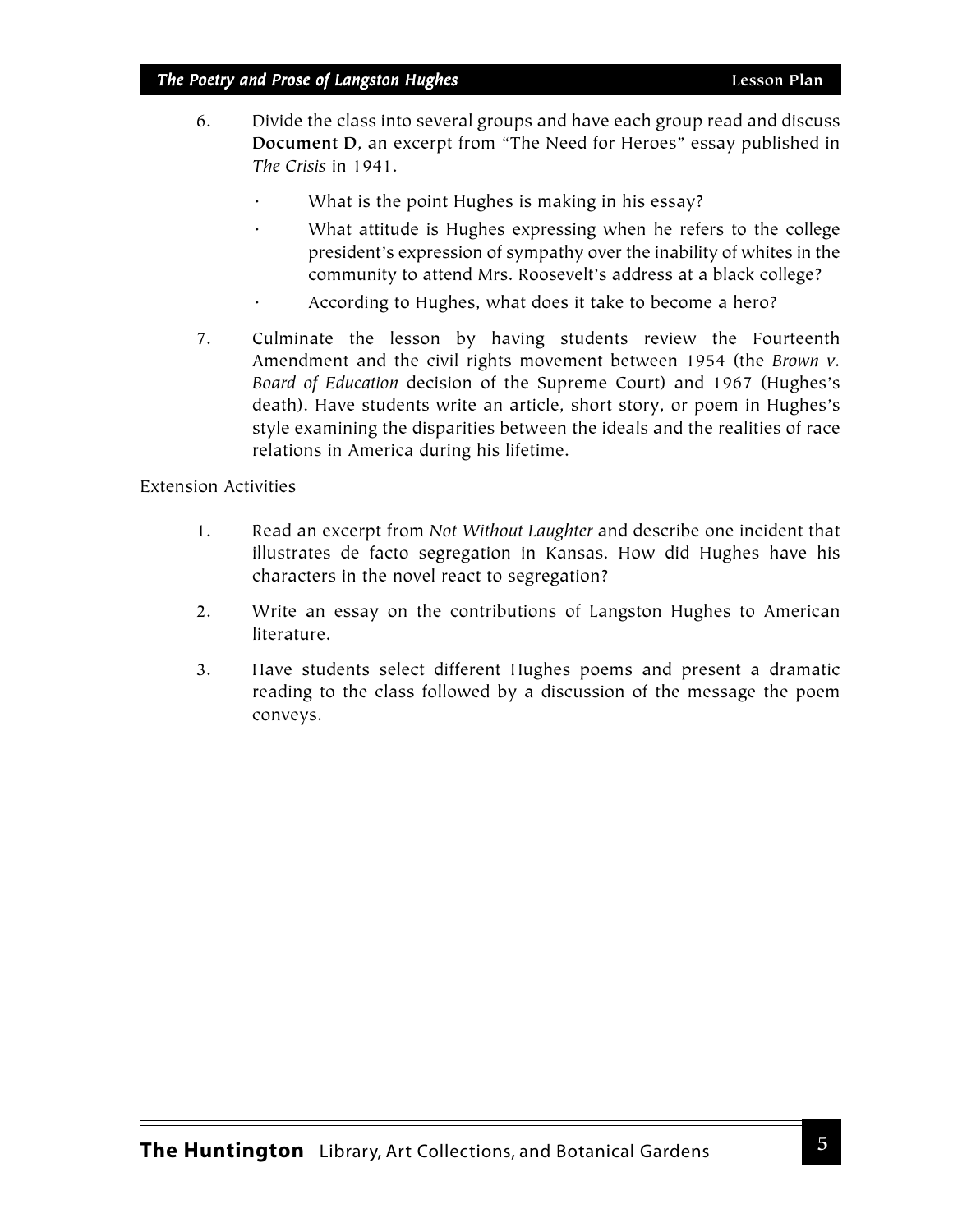# **Langston Hughes, A Short Biography**

James Langston Hughes, born in Joplin, Missouri, in 1902, spent much of his childhood in Lawrence, Kansas. His family was proud of their heritage and lived a comfortable life unlike many other African Americans living in Kansas at the turn of the century. Langston Hughes's first novel, *Not Without Laughter,* was published in 1930. The setting for the novel is the fictional town of Stanton, Kansas, in the early part of the twentieth century. Stanton bears a resemblance to Lawrence, Kansas, where Hughes spent much of his youth. The novel is semi-autobiographical; although patterned on his experiences, Hughes recognized that his family was somewhat atypical. Hughes's grandmother, Mary Langston, and her first husband, Lewis Leary, were "conductors" on the Underground Railroad in Ohio. Leary joined John Brown at Harpers Ferry in 1859 and was one of the persons killed in the abortive raid. Hughes looked up to his grandmother's resistance to slavery and, as a youth, committed himself to opposing the oppressive Jim Crowism that had become part of everyday life in Kansas.

In his autobiography, *The Big Sea*, Hughes explained that he wanted to write about a typical black family in the Mid-West and thus chose to write a novel incorporating his experiences rather than write an autobiography. He explained that his family was not " . . . a typical Negro family. My grandmother never took in washing or worked in service or went much to church. She . . . spoke perfect English, without a trace of dialect. . . . My mother was a newspaper woman and a stenographer. . . . My father lived in Mexico City. My granduncle had been a congressman. And there were heroic memories of John Brown's raid and the underground railroad in the family storehouse."

In the early 1900s public schools in Lawrence were not segregated after the third grade. There was a typical practice, however, for teachers to segregate African American students within the class. As a seventh-grader at Central School, Hughes and his fellow African American students were told to take seats in a row in the back of the classroom. Hughes complied but placed a placard reading "Jim Crow Row" on his desk. The principal ordered him to remove the sign or face expulsion. As a matter of principle, Hughes refused and was expelled. A prominent African American doctor in Lawrence intervened on young Langston's behalf and he was readmitted to Central School.

During high school, Hughes moved with his mother and attended public schools in Detroit, Topeka, and Cleveland. It was at this time that he became interested in poetry, writing his first poems while in high school. In his autobiography, he attributed his awakening to literature to the French writer Guy de Maupassant. "I think it was de Maupassant who made me really want to be a writer and write stories about Negroes, so true that people in faraway lands would read them—even after I was dead."

After graduating from high school, Hughes lived with his father in Mexico City for two years. In 1921, he entered Columbia University in New York—a choice predicated by a growing movement of African American culture centered in Harlem. He enrolled as an engineering major but within a year Harlem beaconed him and he dropped out of the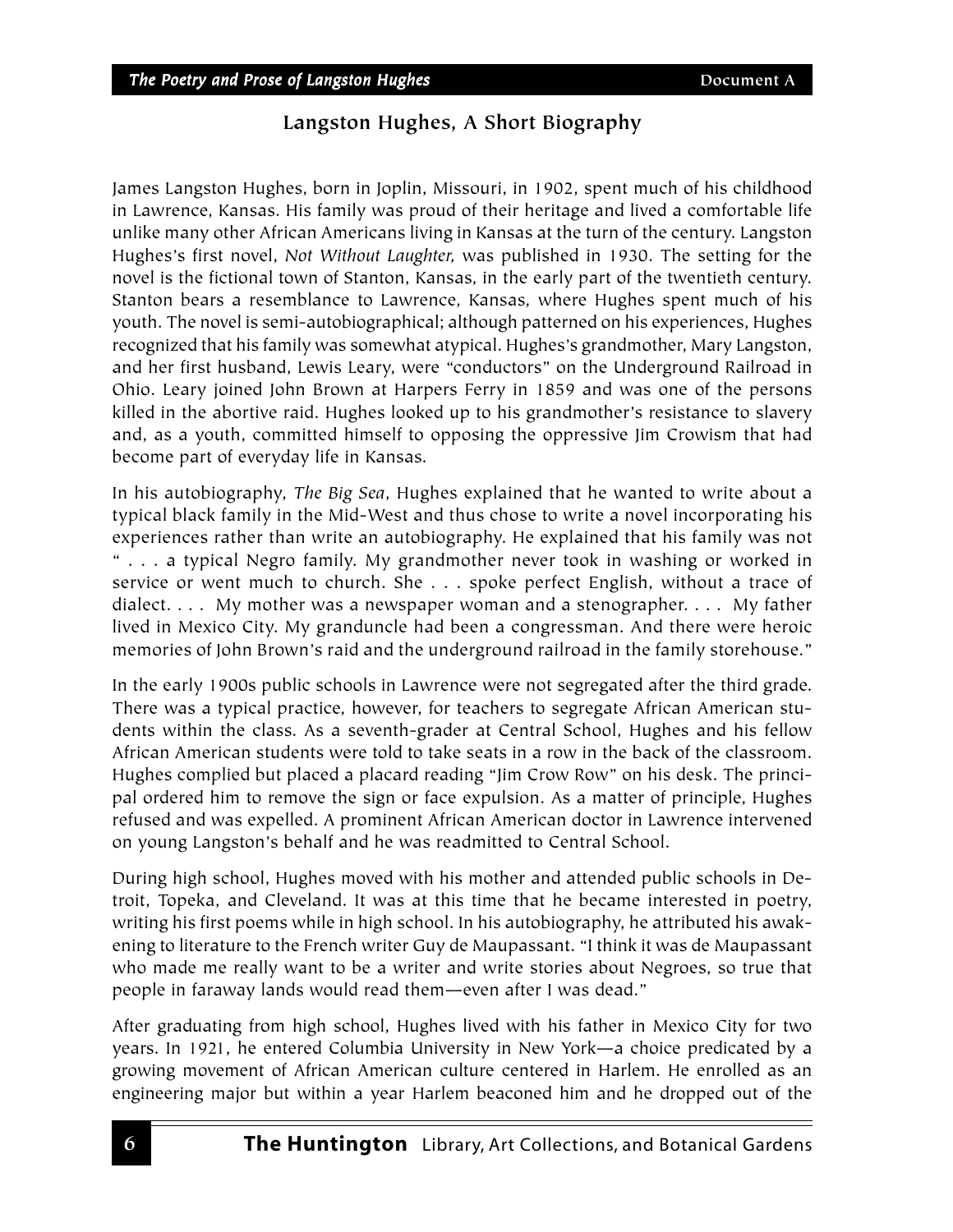#### *The Poetry and Prose of Langston Hughes* **Document A**

university and took up residence in Harlem as a fledgling poet. In 1925 he entered Lincoln University in Pennsylvania and spent summers in Harlem at the height of the Harlem Renaissance. He wrote poems and articles for *The Crisis*, a magazine founded by W.E.B. DuBois in 1910 as a voice for civil rights. His first book of poems, *The Weary Blues*, published in 1926, won acclaim. His first novel, *Not Without Laughter,* was well received although some expressed criticism that his characters were stereotypical. In 1934 he published a collection of stories, *The Ways of White Folks*, and a play, *Mulatto*, that had a year-long run on Broadway, and a one-act play, *Mother and Child*, adapted from one of his short stories.

Hughes was attracted to socialism in the 1930s and, although he never joined the Communist Party, he frequently wrote articles for *New Masses*, an American communist publication. In 1932 a Soviet film company invited Hughes and 19 other African American writers, actors, singers, and students to participate in the production of a film on Negro life in America. The party spent several months in the U.S.S.R. advising the Moscow film corporation however, the movie was never produced. He became disillusioned with the Soviet Union when Stalin signed a non-aggression pact with Hitler whom Hughes despised.

In 1956, Hughes published the second volume of his autobiography, *I Wonder as I Wander*. Three years later he wrote a comic novel, *Tambourines to Glory*. The novel is set in Harlem and based on transplanted African Americans from the South attempting to cope with urban life. He also wrote a humorous serialized column based on Jesse B. Semple (Simple), a folk character he invented. The Semple stories were eventually collected and published in five volumes and are considered by some critics as his best work.

Hughes died in 1967 of cancer. During his entire career, he never relented from his commitment to equality. Langston Hughes, who was nicknamed the "Poet Laureate of Harlem" during his lifetime, is revered today as one of America's greatest poets.



**Langston Hughes (middle row, third from right) and friends aboard the** *Europa* **in 1932, traveling to Russia. Loren Miller is in the back row, far right.**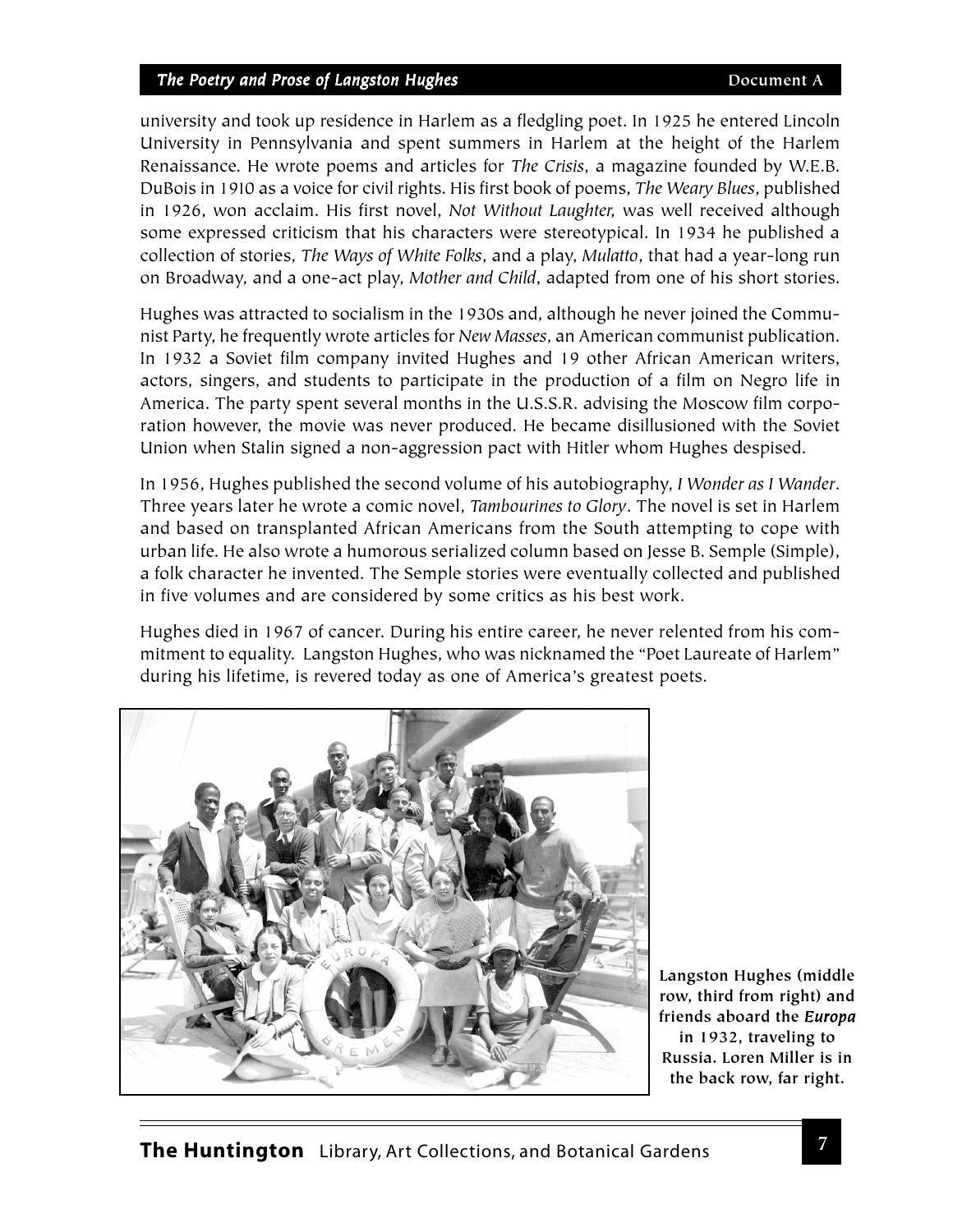# **Hughes Letters to Loren Miller**

Langston Hughes sent a copy of his first novel, *Not Without Laughter,* to Loren Miller, a new acquaintance who was to become a life-long friend. Miller responded with a note praising his work to which Hughes wrote a reply thanking him for his review and expressing a concern that critics were type-classing his characters making them representative of all African Americans.

August 21, 1930 Dear Loren,

Thanks for your swell letter about the book. There are a lot of things wrong with it, but I learned a great deal writing it, so maybe the next one will be better. I hope so. The reviews have been good, though, and it's selling pretty well. Only one complete razz so far-and that came from Mr. Monroe Trotter's *Boston Guardian*. They seem never to have heard of poor Negroes up there—at least they certainly don't like them. . . . I remember when the colo[red-illegible] was giving me blues "down the country," you wrote a sympathetic line or so about them in the kappa Journal. I asked Eddie Silvera to convey my thanks to you one time when he went down to Washington, but I don't know whether he did or not. (I liked your articles in that paper—and wondered what had become of you until Louise said you'd turned up in California). Anyhow, that's why I wanted to send you the novel—I thought you'd at least understand it. . . . . . Regarding Lempy—sure, all the better class Negroes are not Lempy's—but you must admit there are some like her. (I didn't mean her to represent anybody but herself.) I wish I, or somebody, could write a novel in which each character wouldn't be taken as a "type-class" character; that there'd be some way of keeping them from being considered as representative of the whole race or any one section of the race. For Christ's sake, can't Negroes even in books, be just individuals—if they want to be?. . . . . . Glad to meet you, Loren.

> Sincerely, Langston

Hughes scribbled a note to Loren Miller while traveling across country on the Southern Pacific's "Sunset Limited."

. . . I am having a good time on this train. Have met all the porters and waiters—and none of the passengers—so who says I don't mingle with the proletariat. If you say so—it's a lie—and moreover a Trotskyist position!

> Yeah, man! Lang

Source: Hughes Box, Huntington Library, Arts Collections, and Botanical Gardens.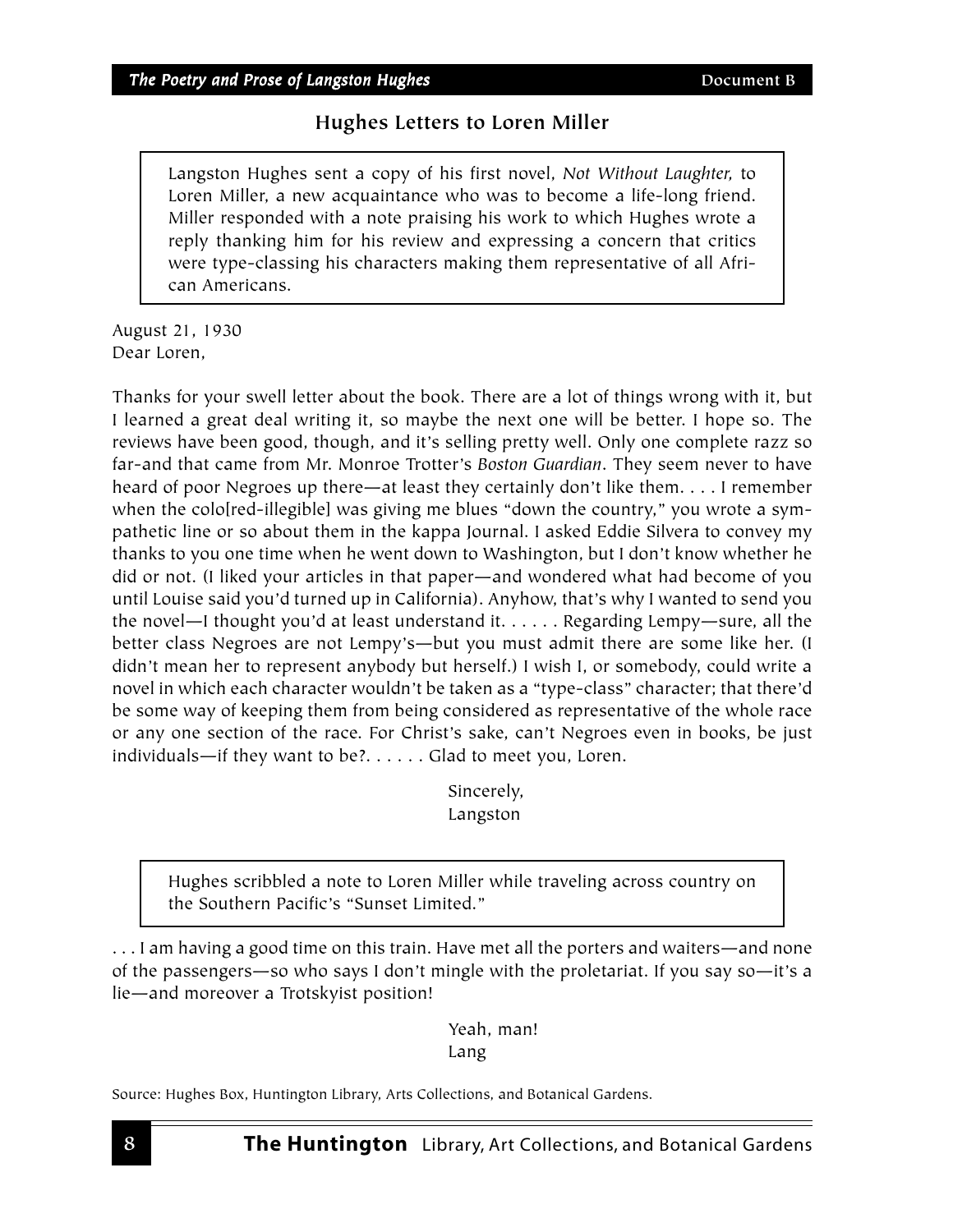# *Mother and Child*

Langston Hughes wrote a one-act play, c. 1934, based on one of his previously published stories. The play is set in Ohio; the plot centers on a meeting of the "Salvation Rock Missionary Society." The women are gossiping about the birth of a child to a "loose white woman" fathered by a black man. Whites in the town are enraged and the women speak of rumors that they intend to run all black residents out of town. On the bottom of the cast list on the original copy of the typewritten play, Hughes wrote in ink, "This play may be produced without fee by any non-profit making organization. L.H." The following are Hughes's description of the play and a brief section of dialogue at the beginning of the drama.

The characters are typical Negro women to be found in any farm community on the edge of the South. They are not well dressed, nor very well educated.

Setting: The parlor of a small farm house in southern Ohio crowded with old-time furniture. Springtime. Bright sunlight through the lace curtains at the windows.

Monthly meeting of the Salvation Rock Missionary Society, a religious organization of rural colored ladies is being held. . . . They are gossiping as usual, but today the gossip centers persistently around a single tense and fearful topic-a certain new born child that has come to Boyd's Center. . . .

|               | Mrs. Sam Jones: (taking off her hat) Poor little brat! He ain't been in the world a<br>week yet, and done causes more trouble than all the rest of us in<br>a life time. I was born here, and I ain't never seen the white folks<br>up in arms like they are today. But they don't need to think they<br>can walk over Sam and me. |
|---------------|------------------------------------------------------------------------------------------------------------------------------------------------------------------------------------------------------------------------------------------------------------------------------------------------------------------------------------|
| Sister Holt:  | Nor me!                                                                                                                                                                                                                                                                                                                            |
|               | Mrs. Sam Jones: (continuing) For we owns our land, it's bought and paid for, and<br>we sends our children to school. Thank God, this is Ohio. It ain't<br>Mississippi.                                                                                                                                                             |
| Cora Perkins: | Thank God!                                                                                                                                                                                                                                                                                                                         |
| Lucy Doves:   | White folks is white folks, honey, South or North, North or South.<br>I's lived both places and I know.                                                                                                                                                                                                                            |

Source: Hughes Box HM 64072, *Mother and Child*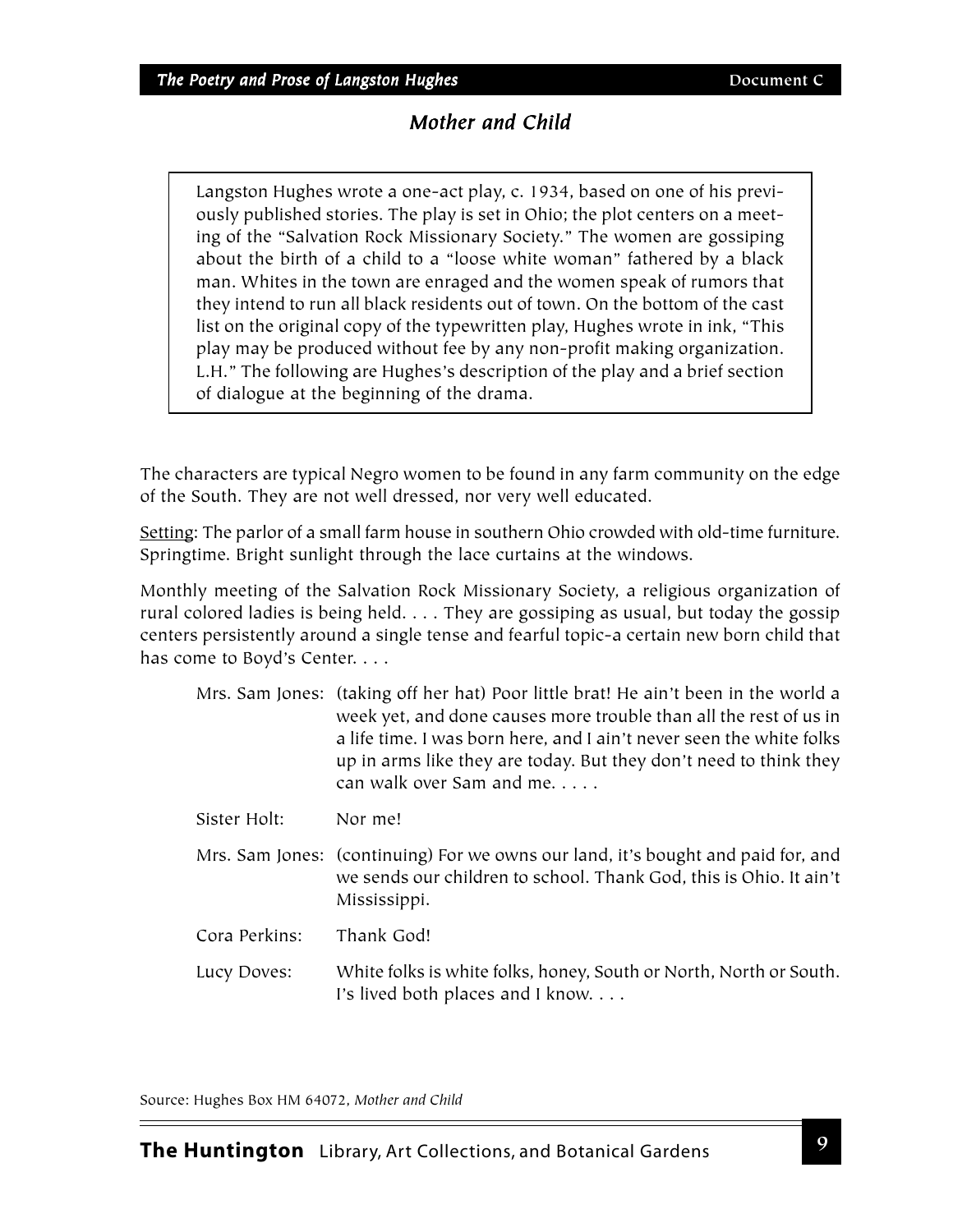# **"The Need for Heroes"**

Langston Hughes published an essay entitled "The Need for Heroes" in *The Crisis*, June 1941. He sent a carbon copy of the essay with his typewritten correction in pencil to his friend Loren Miller. In the essay, Hughes writes of the need for recognizing heroes and finding heroism in the everyday actions of ordinary people.

". . . Look around you for the living heroes who are your neighbors—but who may not look or talk like heroes when they are sitting quietly in a chair in front of you. Just to give you a clue (for you may search out your own heroes and heroines since you have them in your own cities and towns) look into the stories behind the lives of persons like Hank Johnson, the union leader in Chicago; like Angelo Herndon who stood trial for his life in Atlanta on a charge of sedition because he spoke against Jim Crow and hunger; like Mary McLeod Bethune who built a school in the far South on whose campus no Jim Crow is permitted, not even when Roland Hayes sings there or Mrs. Roosevelt speaks and the white folks wish to come—for they come and sit side by side with all others [author's emphasis]. (And if you think that is easy to achieve in the South and does not take bravery and gall and guts, try it yourself. Or else be humble like that college president reported recently in the COURIER—of the male sex, too—who says he is sorry the white people of his community who wish to hear Mrs. Roosevelt speak on his campus cannot attend because the state law is against it! Thus meekly he accepts an obvious wrong and does nothing—not even verbally. Such men would accept Hitler without a struggle—but Mrs. Bethune wouldn't—not even in Florida.) . . .

Source Hughes Box HM 64073, "Need for Heroes"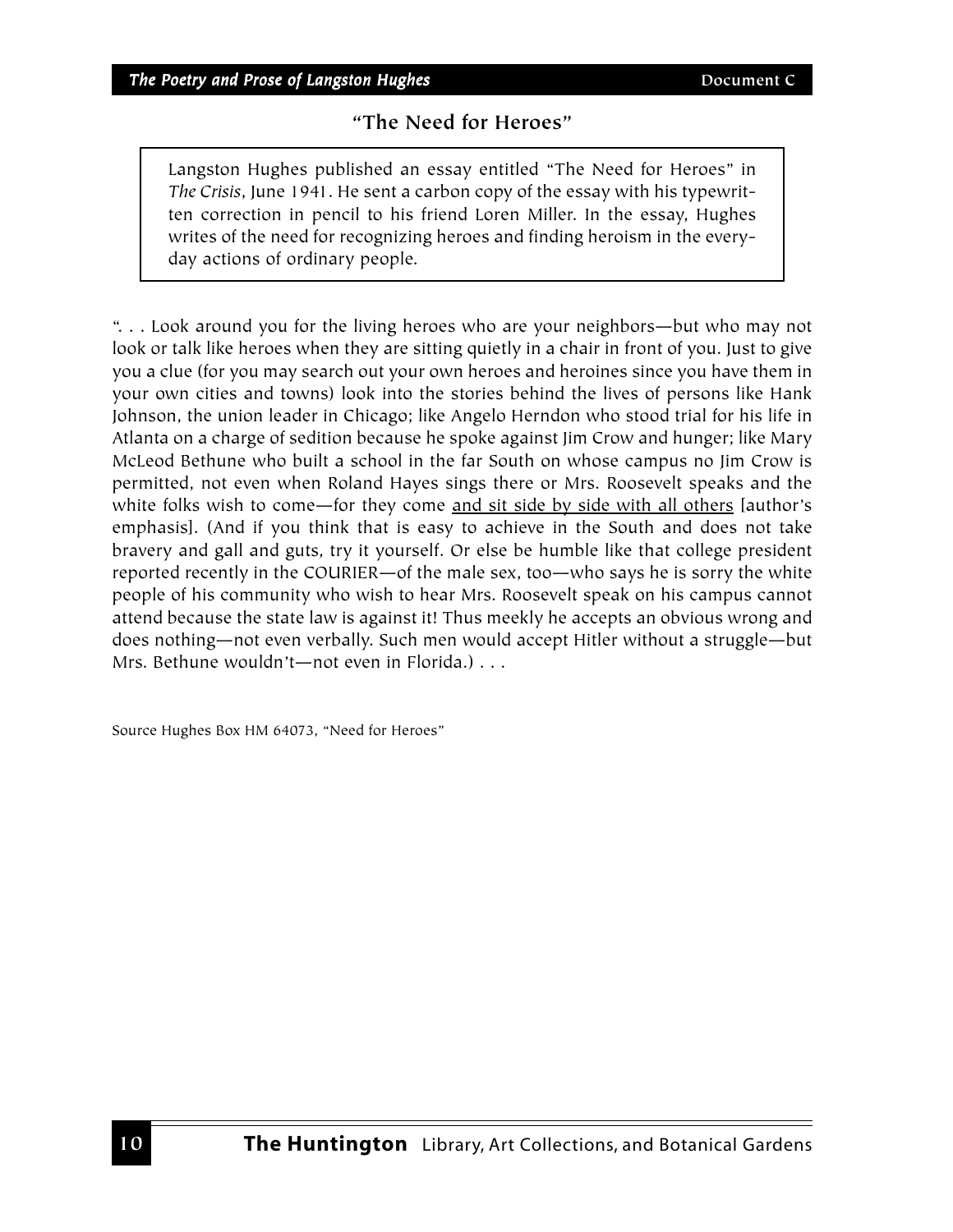# **Vocabulary**

*de facto* segregation

segregation that is practiced without support of law; distinguished from *de jure* segregation that is established by state law and municipal codes; segregation policies of the North, West, and Midwest as opposed to segregation in the South that was upheld by state law

#### Harpers Ferry

junction of the Potomac and Shenandoah rivers; site of an arsenal captured during John Brown's raid in 1859

Jim Crow policy of discrimination against African Americans; segregation of African Americans; derived its name from an early minstrel song

- proletariat the working class; originally the lowest class in Roman society
- Renaissance to be born again; a rebirth or revival of art and literature
- Trotskyist one who followed Leon Trotsky, a Russian revolutionary and Commissar of War, 1918–1924